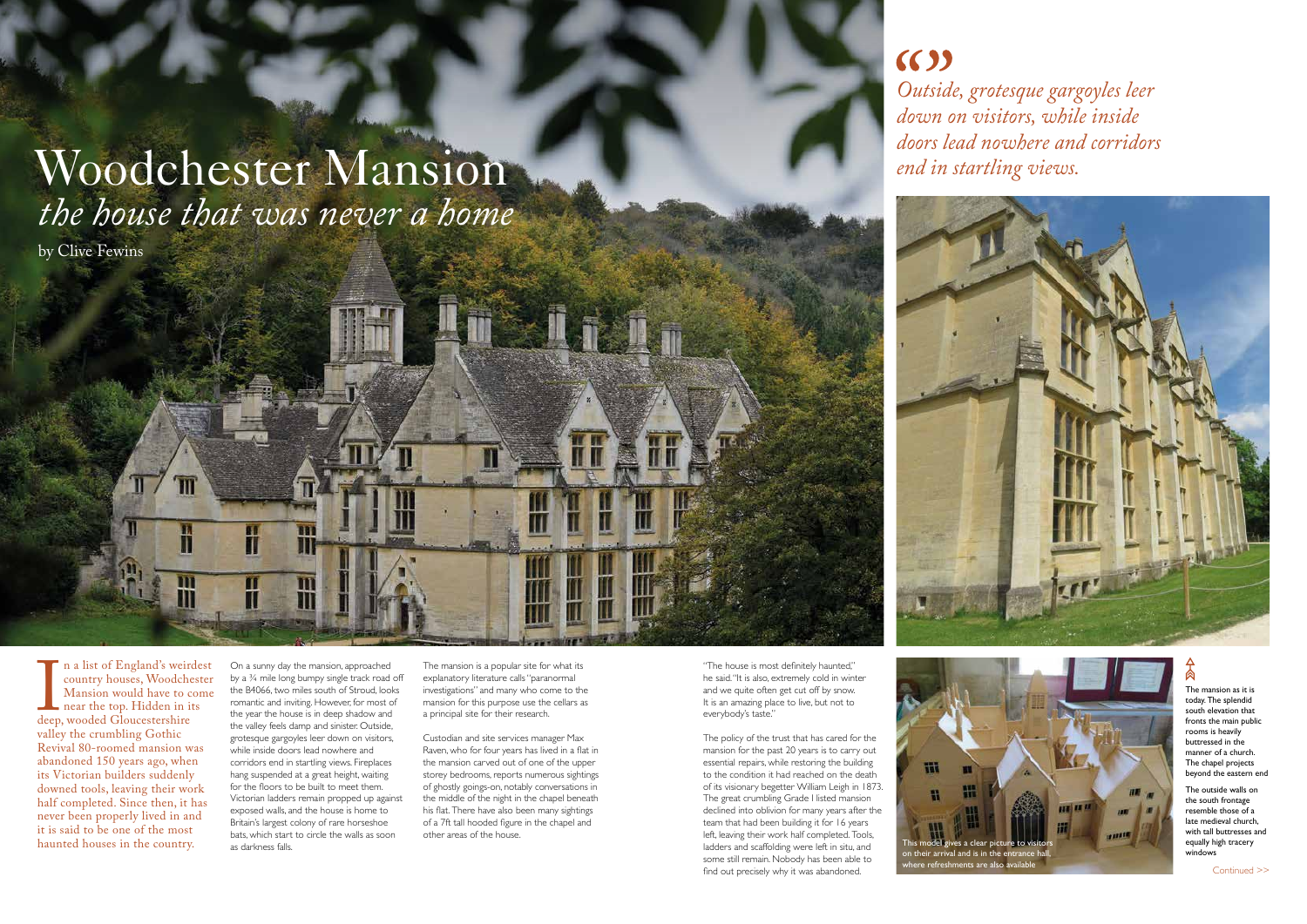#### WOODCHESTER MANSION

 $R$ 

## ADVERTISING SPACE

### This shot of the corridor leading to the servants' rooms at the top of the house shows

the magnificence of the stone supporting this part of the roof. It is thought that when work on the house was abandoned around 100 workers were engaged on the project

#### $\overline{\text{A}}$

In the 1920s a farmer kept cattle in the dining room and hall, and in the 1930s the building was used as an outdoor and field studies centre by local schools.

In the 1950s, the house was taken over by a local bat enthusiast, who set up a field study centre at the house and single-handedly carried out essential maintenance until well into the 1970s.

But the structure continued to decline, even when it was used in World War II for training the Home Guard and also American and Canadian troops preparing for D-Day. At this time during World War II, Woodchester Mansion became a base for US troops. Later some of its rooms served as a school.

The history of Woodchester Mansion began in the 1840s, when Leigh, the wealthy son of a Liverpool trader and a devout Roman Catholic convert, purchased a large Georgian manor house, known as Spring Park. It stood in 400 acres of attractive grounds.

After many further years of uncertainty the Woodchester Mansion Trust was formed in 1989, but the future of the house was by no means assured.

Since then much has been done to make the house watertight and to solve massive problems caused by leaking gutters. The public can visit the mansion three days a week in summer and in winter the house is much in demand as a film set – much of the 2006 *Dracula* and more recently parts of *The Crown* were was filmed here. The house has also been used for some reality TV programmes. In addition the house is used for running courses in stone masonry and other building conservation projects.

The interior is unfinished, and that is the way it is planned to remain. But much stabilisation work is still needed. The chapel – it is at present shored up by scaffolding in two sections – is next in line for major work. It will be a great challenge and it is estimated the work needed will cost well over £2m.

This magnificent unfinished room is the dining room, famous for its curved wooden framework (known as a "former") left in position by the builders and used to support the huge arches when under construction

The house possesses two of these Victorian wooden formers – the only ones of this age known to exist in this country. A 30 foot wooden ladder remains in position propped up against the wall

Continued >>







Students of stone masonry practise their carving skills in the mansion's teaching area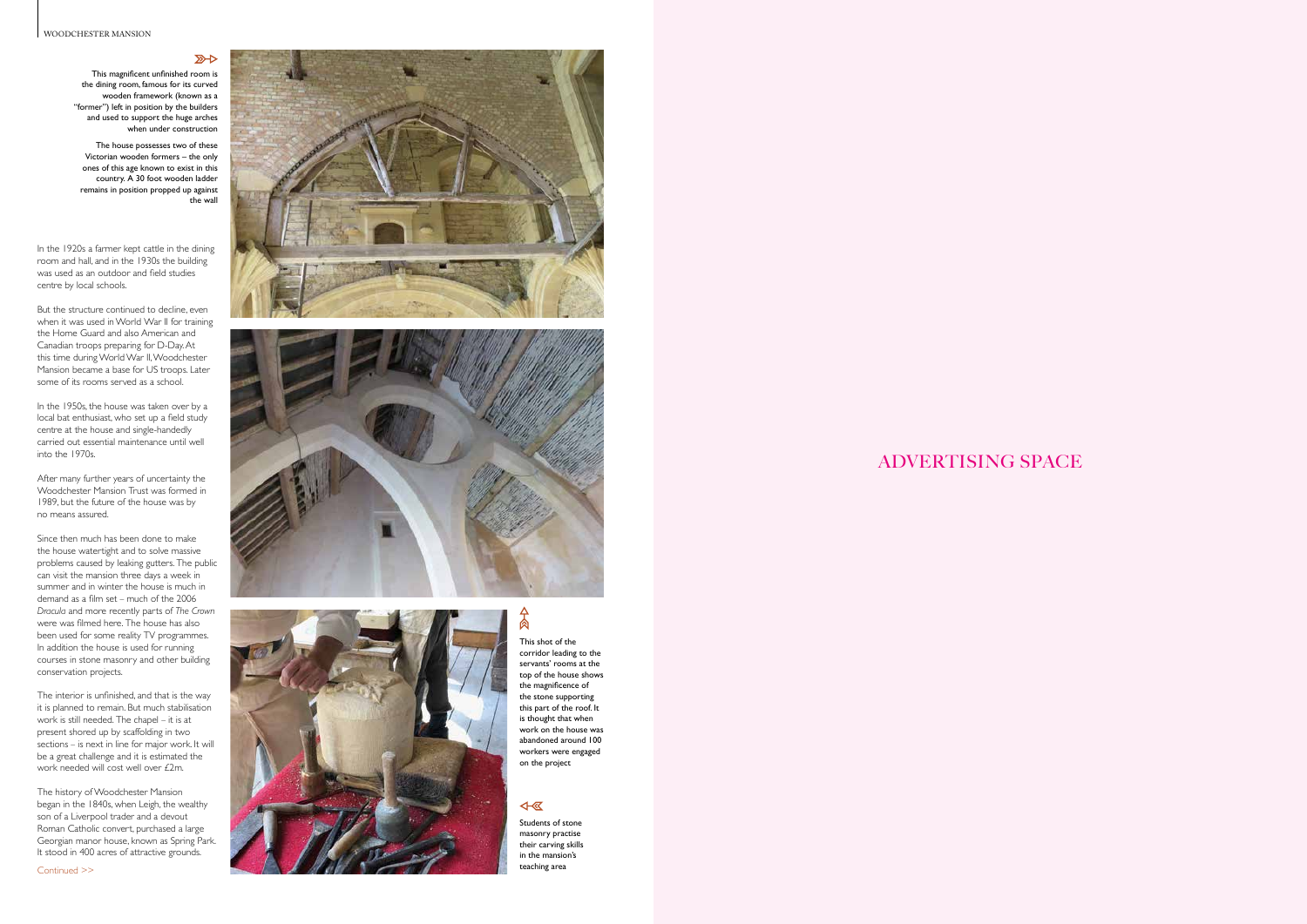





# ADVERTISING SPACE

The estate has been landscaped by Capability Brown and Humphrey Repton. However the house's position, at the base of the valley, was unhealthy and uninspired. Undeterred by these drawbacks, Leigh gave orders for Spring Park to be demolished, and began to make plans to build himself a new house on the same spot.

Leigh's religious faith was the driving force in his life and he dreamed of creating a house inspired by the Gothic churches and monasteries he loved. He consulted some of the leading architects of his day, but in the end the house was designed in the Gothic revival style by an enthusiastic novice. Benjamin Bucknall was just 21 when he started work on his plans for Woodchester. Brilliantly inventive and passionate about Cotswold stone, he nevertheless lacked any practical experience. This was to count greatly in future years.

*Right:* The bathroom. It is noted for its stone fittings. The bath itself is hewn out of a solid piece of Cotswold limestone and the ornate .<br>taps are also carved from stone

Looking at Woodchester Mansion today, it is hard to imagine how it could ever have functioned as a family home. Constructed



*Left:* The largest cellar room is thought to have been the wine store and has a fine (but unnecessary!) stone vaulted ceiling. This is the part of the mansion most in demand for "paranormal investigations" and many who come to the mansion for this purpose use the

around a cloister-courtyard, with a large  $\qquad \qquad$  of green men framed by leaves. Continued >> But while the Mansion's layout was poorly thought out, no expense was spared on its stonework. The house is constructed almost entirely from Cotswold limestone, sometimes showing remarkable ingenuity. Inside and out, the carved decorations are of the highest quality. One fireplace has an exquisite scene of the Garden of Eden and in the bathroom the taps of the stone bath are also made of stone, as are the gargoyle-headed shower spouts in the adjoining shower room. In other parts of the building ceiling bosses feature ferns and vines, alongside mysterious faces of green men framed by leaves.

cellars as a principal site for their research

## 4- 区

 $\Delta$ 肏

It is still a mystery why work on the mansion was abandoned, but it is thought

chapel, brewery, bakery, and laundry room, it seems more like a monastic institution than a private house. Plumbing is almost nonexistent (the whole mansion has only two WCs) and the kitchen is sited a long way from the dining room. The most exquisite part of the mansion is the chapel, with its delicate vaulted ceiling and rose window. However, it stands directly next door to the game larder, from where the smell of ripe meat would have wafted through to people at prayer.

By 1852 work on the new mansion was under way, with a team of around 100 men busy on the site. Meanwhile, William Leigh and his family settled into a large house on the estate. They were apparently in no hurry to move, and an intriguing rumour spread that the house was intended not as a family home, but as an English refuge for an unpopular Pope. Soon there were other rumours. It was said that workmen were falling to mysterious deaths. Ghosts were sighted and the locals whispered that the project was doomed. In 1868 work on the house came to a sudden end, as the workmen moved out, leaving behind them a litter of tools that can still be seen in the house today.

*Left:* Fireplaces are left hanging in space in this photo of the west wall of the unfinished library

Right: Even the stone vaulted ceiling of the room the trust keeps the tools in is magnificently executed